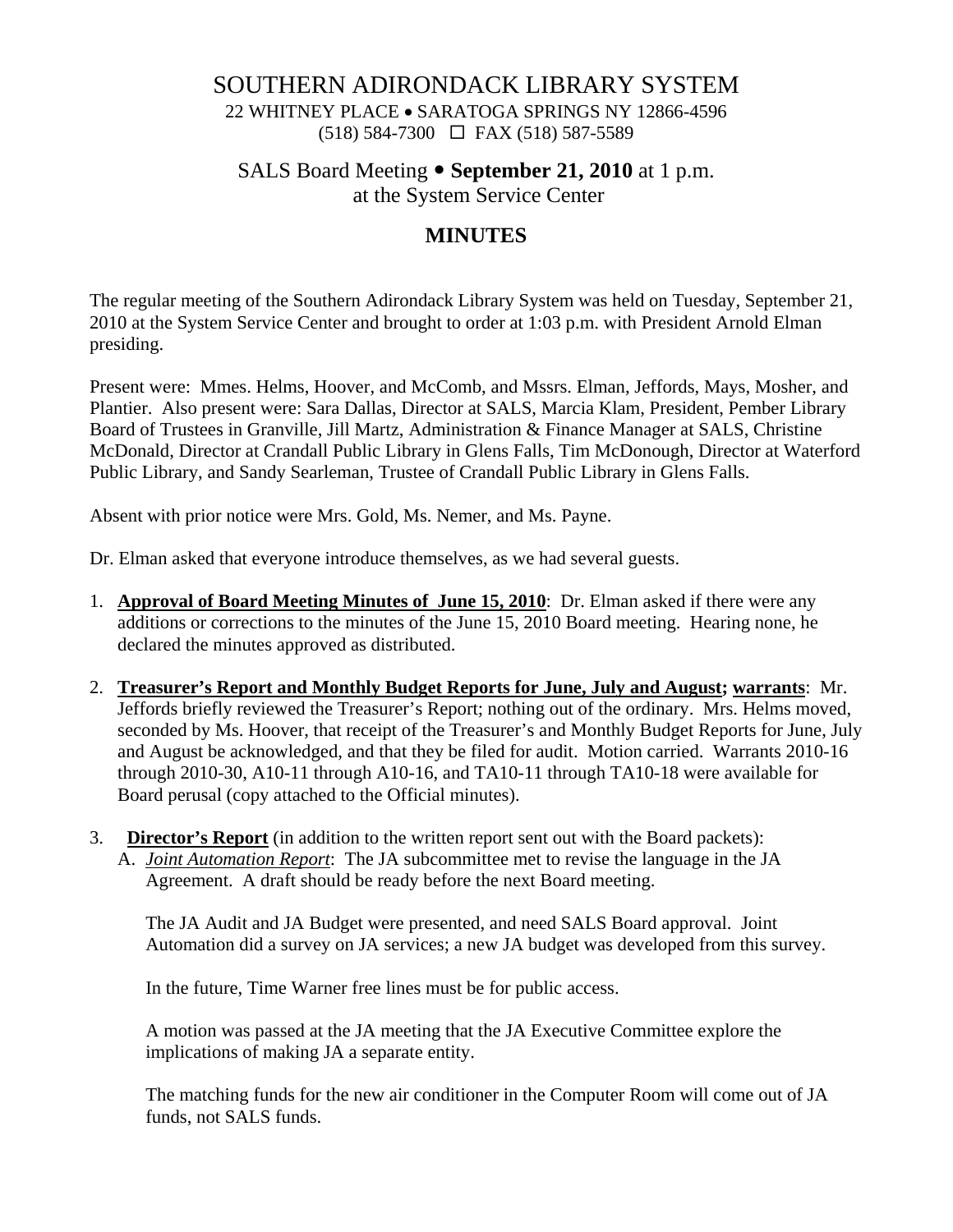The new order of PCs are being prepared for delivery to the member libraries. The patron database is being cleaned up and withdrawn and lost items will be gone from the catalog. This will make it less confusing for patrons. A new e-mail server may be in place by November.

B. *Other*: SALS Basic State Aid was received; a little more than expected, but not as much as full funding. Due to SALS conservative budgeting, the additional 1.1% cut will bring us down to what was anticipated. Other aid, including Central Library Development Aid, Central Library Book Aid, Local Library Services Aid, Outreach, Correctional/Institution aid have not been received. The Division of Library Development has not been given authorization to release the funds.

The legislature has initiated a lockbox which means it will keep an additional 1.1% of future aid to libraries. So the new projected cut to our aid will be 3.8%.

All library advocates are asked to contact their legislators and ask them to come back to Albany to approve the Article VII language which will allow the distribution of supplemental aid to libraries.

Joe Mattie, the SALS liaison with the State, is retiring; Monday September  $27<sup>th</sup>$  will be his last day. Karen Balsen will be the new liaison.

George Needham and Joan Frye Williams will be presenting at SALS Annual dinner on May 16, 2011. SALS will combine its Annual Meeting with CDLC.

Jill Martz, Jennifer Ferriss and I are working with Sandra Nelson on a Planning Meeting for the SALS' new Plan of Service.

Deborah Jones, trustee from Hamilton County, resigned in August. A replacement is being sought.

#### 4. **Committee Reports**:

- A. *Audit & Finance*:
	- i) *Review proposed 2011 budget (to be voted on at the October 19, 2010 meeting):*Mr. Jeffords reviewed the draft 2011 SALS budget. This will be voted upon at the October 19, 2010 SALS Board meeting. Figures include a cut of 10% of full funding from the State, and does not include Supplemental aid. There is no increase in salaries except for one position, an increase of \$3,000 due to increased duties and responsibilities. Retirement expenses increased by 16 ½ %. Please direct any questions to Mr. Jeffords, Mrs. Martz, or Mrs. Dallas. Mrs. Dallas was given permission to share the draft budget with member library directors.
- B. *Building*:
	- i) *2010 Construction Grants*: The 2010 Construction Grant applications were briefly reviewed and discussed.
	- ii) *2009 Construction Grant remaining funds*: Mr. Mays handed out a summary of SALS building issues and recommendations, along with a summary report from Sage Engineering. (Copy attached to the Official Minutes) Discussion followed.
- C. *Bylaws Committee*:
- D. *Central Library Aid and Services*:
- E. *County Aid Coordinators*: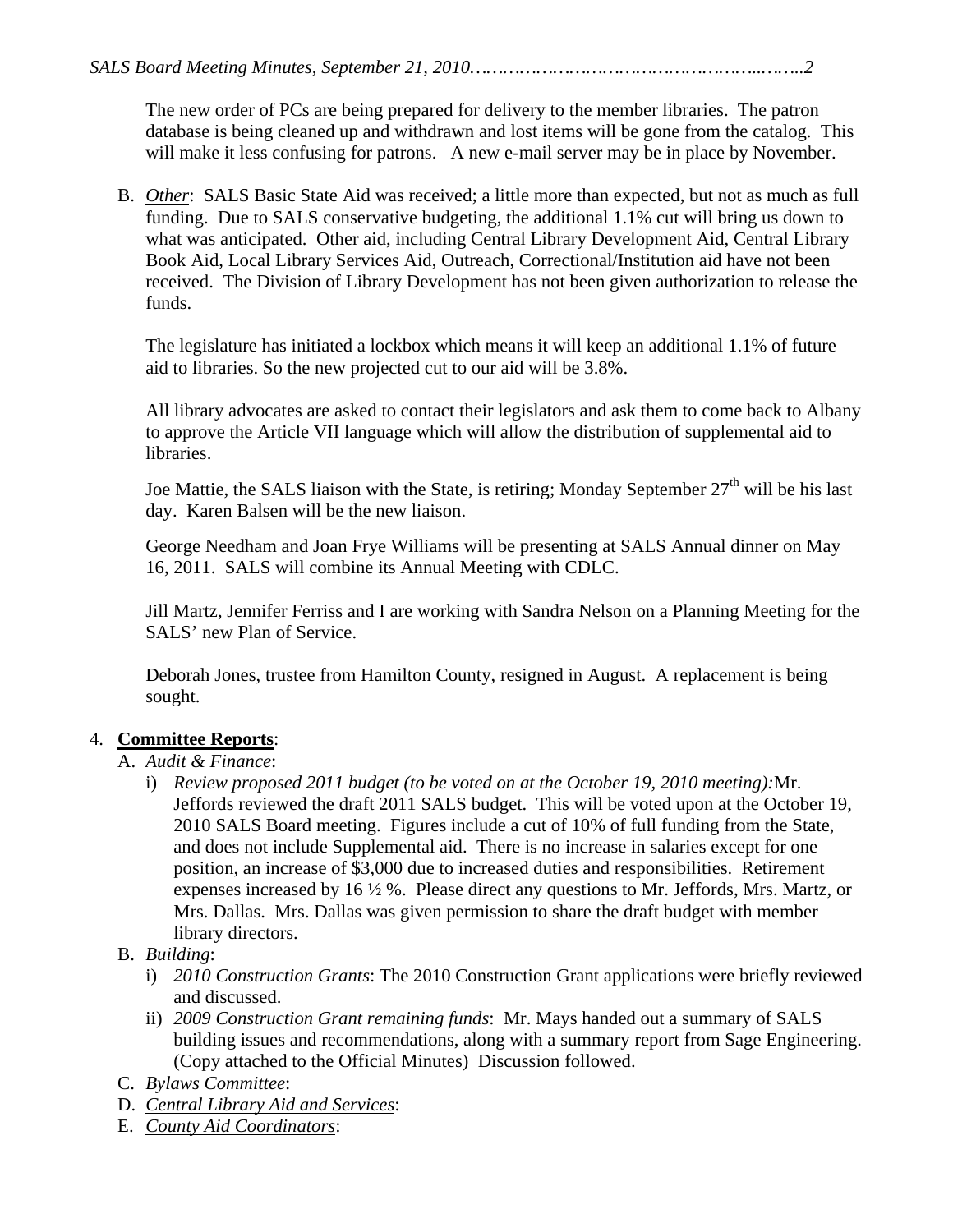- F. *Library Services:*
- G. *Personnel*:
- H. *Trustee Nominating*:

## 5. **Unfinished Business**:

### 6. **New Business**:

- A. *Resignation of Deborah Jones (Hamilton County)*: Deborah Jones resigned her position as representative from Hamilton County in August. The search for a new representative is ongoing. Please contact Sara Dallas with suggestions.
- B. *Yearly Agreement between JAC and Libraries*: By Board consensus, approval was given to send out the yearly agreement letters between member libraries and Joint Automation.
- C. *Grants:*
	- i) *2009 Construction Grant Remaining Funds*: The Building Committee met, toured SALS building, and discussed and prioritized possible projects for the remaining funds from the 2009 NYS Construction Grant. The Building Committee recommends authorizing:
		- (1) Installation of smoke and carbon monoxide detectors at recommended locations, per proposal (\$4,820) from Richard J. Helenek.
		- (2) Indoor air quality testing, per proposal from Adirondack Environmental Services (\$950).
		- (3) Glazing projects as part of 2009 DLD Grant Application remainder to be spent per BR Johnson proposal [front aluminum entry, broken seal on Jill Martz' window, mezzanine louver replaced with window (\$7,000).

(4) Space Usage Policy for member libraries.

Motion carried.

ii) *NYS Construction Grant recommendations*: The Building Committee recommends for submission to DLD:

| (1) Crandall Public Library lighting                          | \$<br>9,675.00 |
|---------------------------------------------------------------|----------------|
| (2) Saratoga Springs Public Library RFID and Security         | 234,903.00     |
| (3) Stillwater Free Library roofing                           | 10,688.00      |
| (4) Richards Library—Warrensburg elevator                     | 32,475.00      |
| (5) Waterford Public Library painting, carpeting, renovations | 8,091.00       |
| (6) SALS Data Room Air Conditioner                            | 10,725.00      |
| Total:                                                        | \$306,557.00   |
| DLD Grant assigned to SALS:                                   | 389,713.00     |
| To be redistributed:                                          | 83,156.00      |
|                                                               |                |

Motion carried.

D. *Budget Amendments*: Mr. Jeffords moved, seconded by Mr. Mays, to transfer a total of \$12,770 from the Capital Reserve to Operating Funds for:

| Installation of smoke and carbon monoxide detectors               |
|-------------------------------------------------------------------|
| Indoor Air Quality testing                                        |
| Matching funds for remaining 2009 NYS Construction Grant Projects |
| Total                                                             |
|                                                                   |

Motion carried.